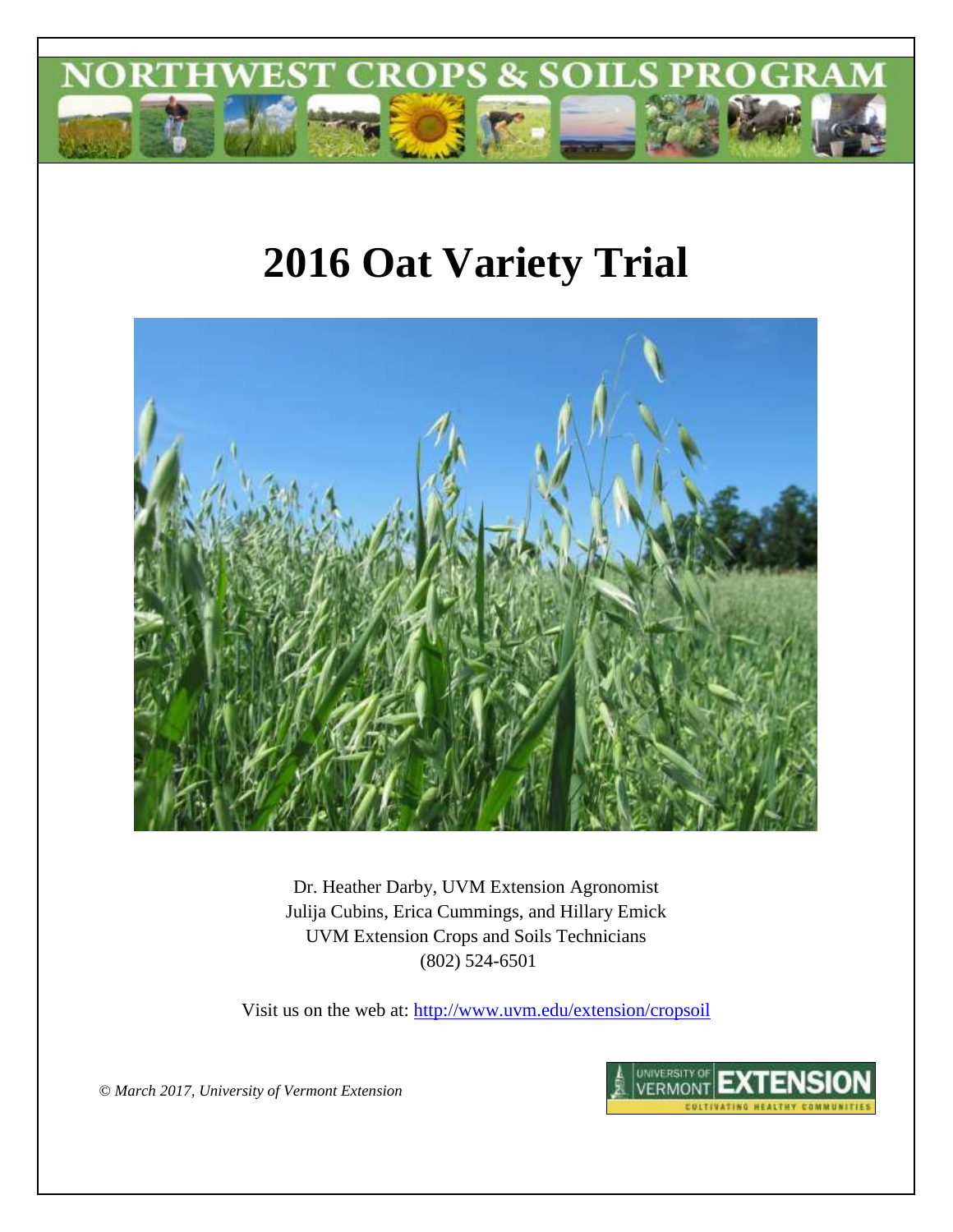## **2016 OAT VARIETY TRIAL Dr. Heather Darby, University of Vermont Extension heather.darby[at]uvm.edu**

Oats (*Avena sativa* L.) have a long history of production in the Northeast. Although most oats are planted for a cover crop or forage, grain oats are a potential revenue source for farmers. According to the 2007 census, about 200 acres of land in Vermont is cultivated for oat grain production, with an average yield of 1747 lbs per acre. With the exception of hull-less varieties, oats need to be de-hulled before being used for human consumption and further processing is required to make oatmeal, steel cut oats, or oat flour. Since 2009, the University of Vermont Extension Program has conducted oat variety trials to provide yield comparisons in Vermont's climate. Varietal selection is one of the most important aspects of crop production and significantly influences yield potential. It is important to remember, however, that the data presented are from replicated research trials from only one location in Vermont and represent only one season. The goal of this project was to evaluate yields and protein of eleven oat varieties.

## **MATERIALS AND METHODS**

In 2016, an oat variety performance trial was conducted at Borderview Research Farm in Alburgh, VT. Eleven oat varieties were evaluated for yield and quality (Table 1).

| <b>Variety</b>           | <b>Seed source</b>             |
|--------------------------|--------------------------------|
| AC Gehl                  | Semican                        |
| <b>BetaGene</b>          | Albert Lea Seed House          |
| Deon                     | Albert Lea Seed House          |
| Goliath                  | Welter Seed & Honey Co.        |
| Jerry                    | Welter Seed & Honey Co.        |
| Jim                      | Welter Seed & Honey Co.        |
| Keuka                    | Lakeview Organics              |
| Leonard                  | Lakeview Organics              |
| Marin                    | Atlantic Maritime Heirloom Oat |
| <b>Pringles Progress</b> | Vermont Heirloom Oat           |
| Shelby427                | Albert Lea Seed House          |

#### **Table 1. Oat varieties planted in Alburgh, VT, 2016.**

The trial was planted at Borderview Research Farm in Alburgh, VT on a Benson rocky silt loam (Table 2). The experimental design was a randomized complete block with four replications. The previous crop was forage brassica. The research plots were each 5' x 20' and the seedbed was prepared by conventional tillage methods including fall plow, disc and spike tooth harrow. The oats were planted on 28-Apr with 6" row spacing at a rate of 350 live seeds per square meter. Pre-harvest plant measurements of flowering date, heights, lodging, and populations were taken to better understand how factors affect yield. Plots were harvested on 3-Aug with an Almaco SPC50 plot combine.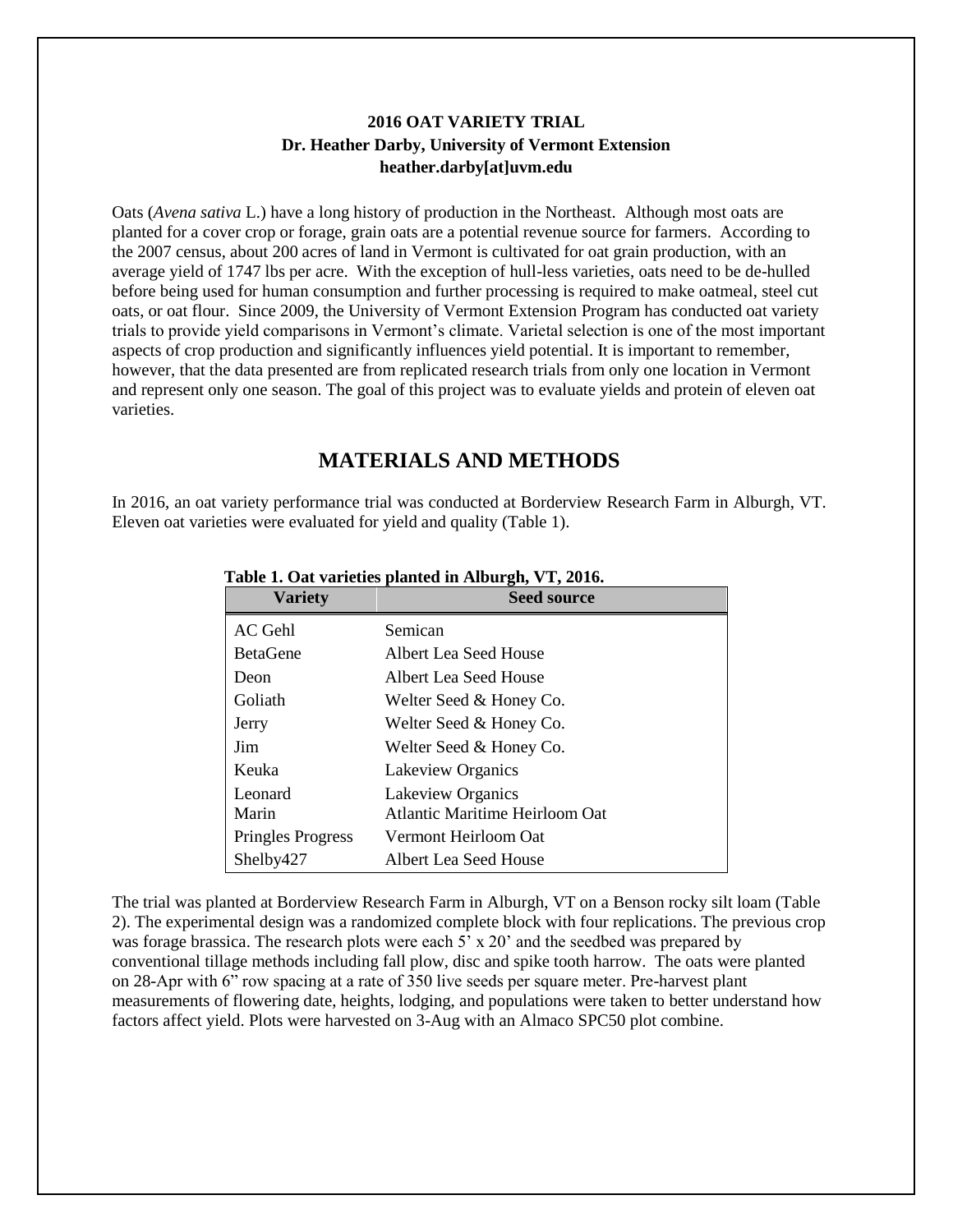| .                                   |                                             |
|-------------------------------------|---------------------------------------------|
|                                     | <b>Borderview Research Farm Alburgh, VT</b> |
|                                     |                                             |
| Soil type                           | Benson rocky silt loam                      |
| Previous crop                       | Forage brassicas                            |
| Tillage operations                  | Spring plow, disc, and spike tooth harrow   |
| Row spacing (in)                    | 6                                           |
| Plot size (ft)                      | 5 x 20                                      |
| Seeding rate (live seeds per $m2$ ) | 350                                         |
| Replicates                          | $\overline{4}$                              |
| Planting date                       | $28-Apr$                                    |
| Harvest date                        | $3-Aug$                                     |

**Table 2. Agronomic practices for the 2016 oat variety trial, Borderview Research Farm, Alburgh,**   $V$ T

Plot samples were collected to perform quality measurements on them. Quality measurements included standard testing parameters used by commercial mills. After combining, harvest moisture was determined for each plot using a Dickey-john M20P. Test weight was measured using a Berckes Test Weight Scale, which weighs a known volume of grain. Plot samples were ground into flour with hulls on, using the Perten LM3100 Laboratory Mill, and were evaluated for crude protein (CP) content. Grains were analyzed for CP using the Perten Inframatic 8600 Flour Analyzer. CP is reported at 12% flour moisture. Deoxynivalenol (DON) analysis was analyzed using Veratox DON 5/5 Quantitative test from the NEOGEN Corp. This test has a detection range of 0.5-5 ppm. Samples with DON values greater than 1 ppm are considered unsuitable for human consumption.

All data were analyzed using a mixed model analysis where replicates were considered random effects. The LSD procedure was used to separate cultivar means when the F-test was significant  $(P< 0.10)$ .

Variations in yield and quality can occur because of variations in genetics, soil, weather and other growing conditions. Statistical analysis makes it possible to determine whether a difference among varieties is

real or whether it might have occurred due to other variations in the field. At the bottom of each table, a LSD value is presented for each variable (e.g. yield). Least Significant Difference (LSD) at the 10% level of probability is shown. Where the difference between two varieties within a column is equal to or greater than the LSD value at the bottom of the column, you can be sure in 9 out of 10 chances that there is a real difference between the two varieties. Oat varieties that were

| Variety | Yield |
|---------|-------|
| A       | 4615* |
| B       | 3886* |
| 0       | 3161  |
| LSD     | 889   |

not significantly lower in performance than the highest variety in a particular column are indicated with an asterisk. In the example, variety A is significantly different from variety C but not from variety B. The difference between A and B is equal to 729 which is less than the LSD value of 889. This means that these varieties did not differ in yield. The difference between A and C is equal to 1454 which is greater than the LSD value of 889. This means that the yields of these varieties were significantly different from one another. The asterisk indicates that variety B was not significantly lower than the top yielding variety.

## **RESULTS**

Using data from an onsite Davis Instruments Vantage Pro2 weather station at Borderview Research Farm in Alburgh, VT, weather data was summarized for the 2016 growing season (Table 3). The 2016 growing season had below average temperature for the month of April and above average temperatures in May and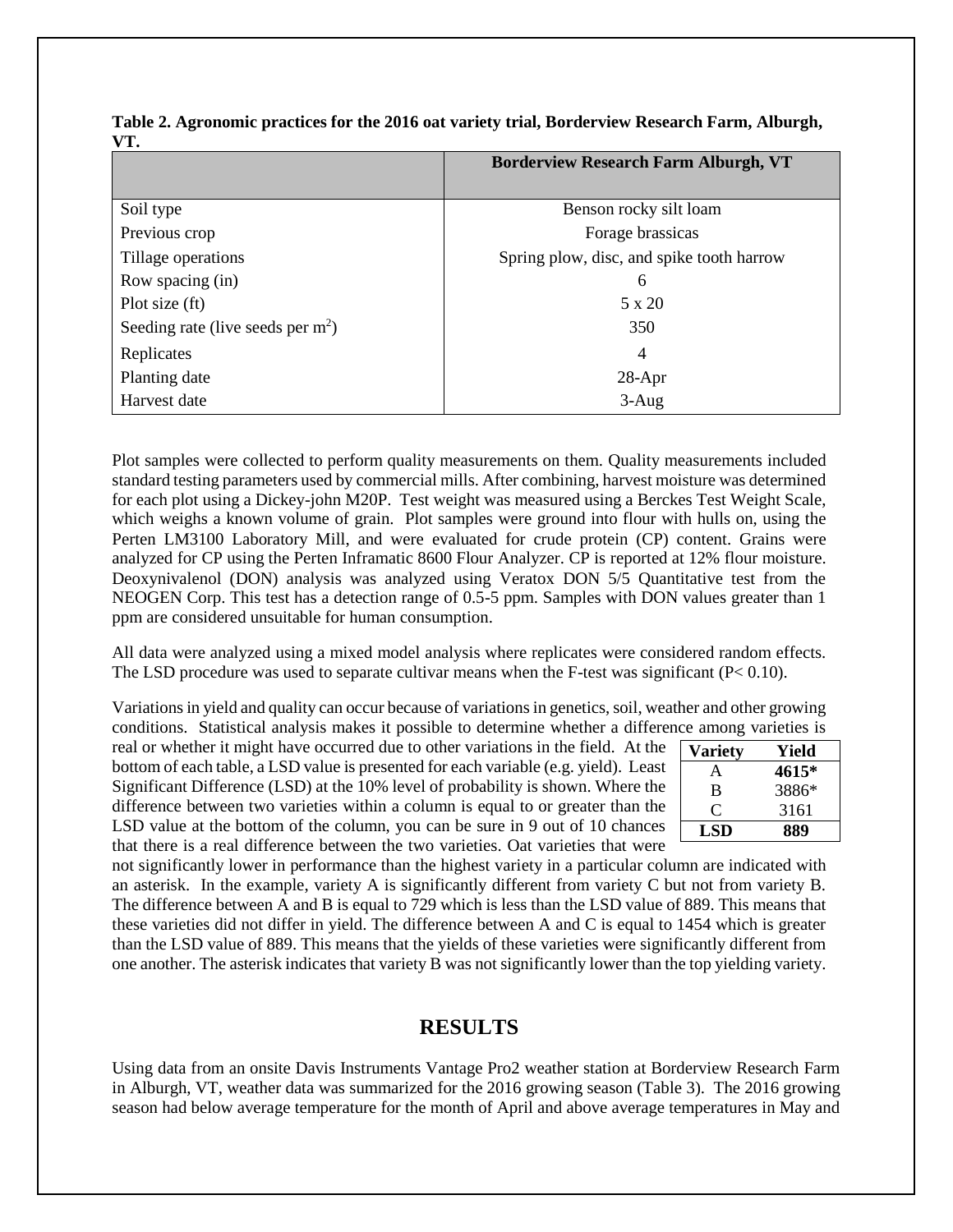August. Precipitation was well below average, accumulating 6.36 inches below the historical average. Growing Degree Days (GDDs) were calculated at a base temperature of 32°F. From planting to harvest, there was an accumulation of 2183 GDDs. This is 148 more GDDs than the 30-year average.

| Alburgh, VT                       | April   | May     | June    | July    | August  |
|-----------------------------------|---------|---------|---------|---------|---------|
| Average temperature $(^{\circ}F)$ | 39.8    | 58.1    | 65.8    | 70.7    | 71.6    |
| Departure from normal             | $-4.90$ | 1.80    | 0.00    | 0.10    | 2.90    |
|                                   |         |         |         |         |         |
| Precipitation (inches)            | 2.60    | 1.50    | 2.80    | 1.80    | 3.00    |
| Departure from normal             | $-0.26$ | $-1.92$ | $-0.88$ | $-2.37$ | $-0.93$ |
|                                   |         |         |         |         |         |
| Growing Degree Days (base 32°F)   | 59      | 340     | 481     | 640     | 663     |
| Departure from normal             | $-16$   | 74      | 7       |         | 82      |

|  |  |  | Table 3. Temperature, precipitation, and growing degree days (GDD's) for Alburgh, VT in 2016. |
|--|--|--|-----------------------------------------------------------------------------------------------|
|  |  |  |                                                                                               |

Based on weather data from a Davis Instruments Vantage Pro2 with WeatherLink data logger. Historical averages are for 30 years of NOAA data (1981-2010) from Burlington, VT. Alburgh precipitation data from 8/17/16-8/31/16 was missing and was replaced by data provided by the NOAA for Highgate, VT.

Flowering date, populations, height, and lodging were recorded for each oat variety before harvest (Table 4). Flowering dates ranged between 24-Jun and 1-Jul; there is no optimal date for flowering. Pringles Progress had the highest population with 407 live seeds per  $m^2$ ; this was not significantly different from seven other varieties in the trial. The variety Goliath was the tallest of the varieties, but was not significantly different from Pringles Progress. There was very little lodging in this trial, only one variety, Pringles Progress, had significantly higher lodging than the rest of the varieties in the trial.

#### **Table 4. Populations, height, and lodging at harvest, Alburgh, VT, 2016.**

| Variety                  | Flowering | Population          | Height  | Lodging |
|--------------------------|-----------|---------------------|---------|---------|
|                          | date      | live seeds per $m2$ | cm      | $\%$    |
| AC Gehl                  | $1-Jul$   | 221                 | 88.2    | $0.00*$ |
| <b>BetaGene</b>          | $26$ -Jun | 239                 | 77.7    | $0.00*$ |
| Deon                     | $26$ -Jun | 335*                | 88.2    | $0.00*$ |
| Goliath                  | $24-J$ un | 350*                | $101*$  | $0.00*$ |
| Jerry                    | $24-J$ un | 330*                | 82.2    | $0.00*$ |
| Jim                      | $24-J$ un | 165                 | 78.9    | $5.00*$ |
| Keuka                    | $28-Jun$  | 289*                | 91.6    | $5.00*$ |
| Leonard                  | $28-Jun$  | 359*                | 84.2    | $0.00*$ |
| Marin                    | $25$ -Jun | 296*                | 90.9    | $0.00*$ |
| <b>Pringles Progress</b> | $27-Jun$  | 407*                | $96.3*$ | 15.0    |
| Shelby427                | $24-Jun$  | 357*                | 83.8    | $00.0*$ |
| LSD(0.1)                 | 2.48      | 127                 | 5.47    | 8.73    |
| Trial mean               | $26$ -Jun | 304                 | 87.5    | 2.27    |

\*Treatments with an asterisk are not significantly different than the top performer in **bold**.

There is no set value for optimal flowering date.

LSD – Least significant difference.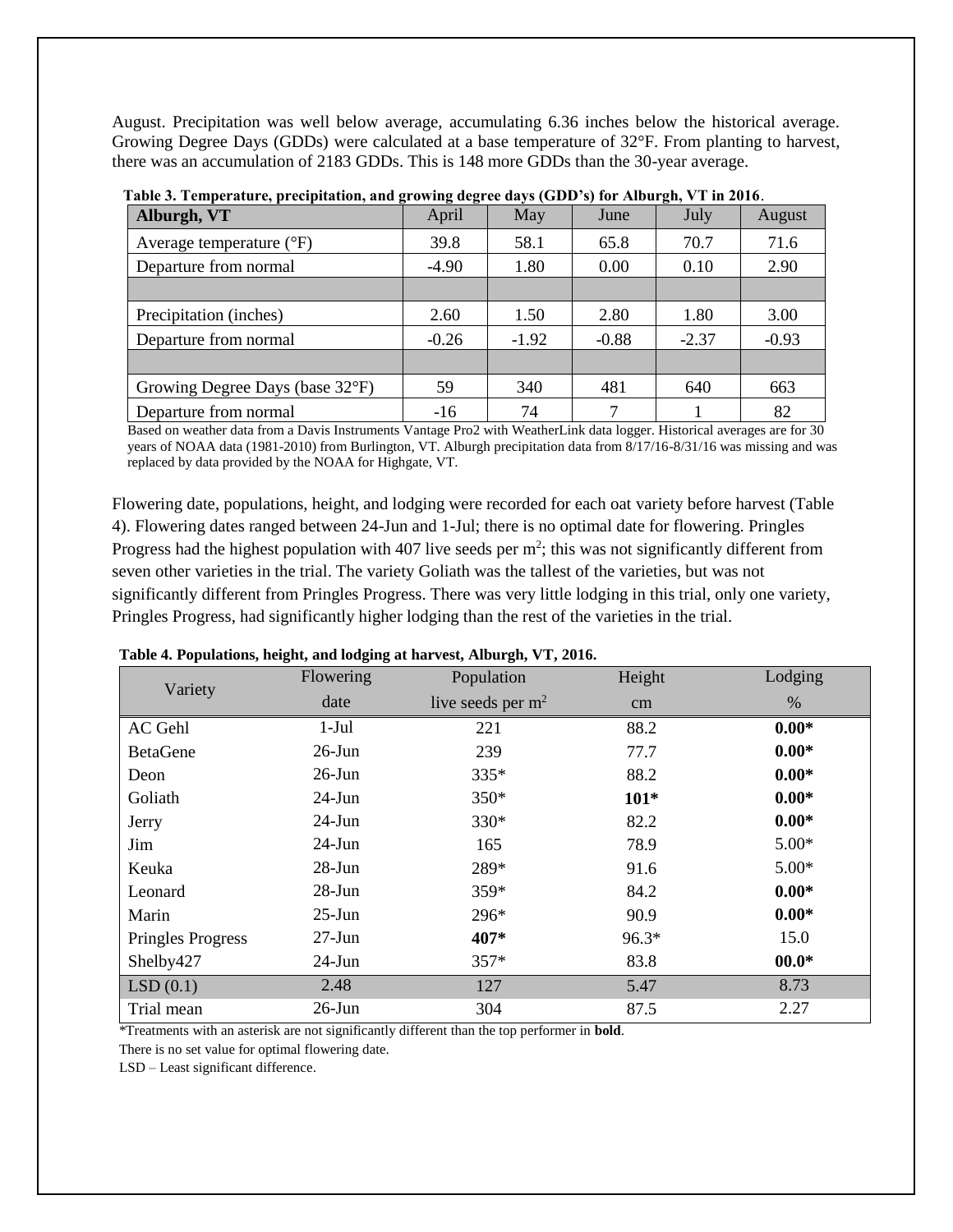The oat varieties trialed showed a range in yield, harvest moisture, and test weight (Table 5). The highest yielding variety was Goliath, but was not significantly different from Deon or Keuka. The optimal oat moisture is 12%; Pringles Progress was harvested at this ideal moisture, but was not significantly different from BetaGene, Deon, Jerry, or Shelby427. AC Gehl had the highest test weight, which was statistically greater than the other varieties in the trial. This is likely due to the fact that the AC Gehl is a hulless variety.

|                   | Yield                  |                | Harvest<br>moisture | Test weight            |
|-------------------|------------------------|----------------|---------------------|------------------------|
| Variety           | $lbs$ ac <sup>-1</sup> | tons $ac^{-1}$ | $\%$                | $lbs$ bu <sup>-1</sup> |
| AC Gehl           | 1168                   | 0.584          | 19.6                | $43.0*$                |
| <b>BetaGene</b>   | 2431                   | 1.22           | $14.3*$             | 35.3                   |
| Deon              | 3576*                  | 1.79*          | $14.0*$             | 36.4                   |
| Goliath           | 4093*                  | $2.05*$        | 18.9                | 37.4                   |
| Jerry             | 2950                   | 1.48           | $13.3*$             | 36.4                   |
| Jim               | 2556                   | 1.28           | 14.5                | 36.5                   |
| Keuka             | 3831*                  | $1.92*$        | 18.1                | 34.3                   |
| Leonard           | 3211                   | 1.61           | 15.5                | 32.9                   |
| Marin             | 2448                   | 1.22           | 15.7                | 34.8                   |
| Pringles Progress | 3144                   | 1.57           | $12.0*$             | 32.4                   |
| Shelby427         | 3130                   | 1.57           | $13.1*$             | 37.8                   |
| LSD(0.1)          | 663                    | 0.332          | 2.46                | 2.36                   |
| Trial mean        | 2958                   | 1.48           | 15.0                | 36.1                   |

#### **Table 5. Harvest measures, Alburgh, VT, 2016.**

\*Treatments with an asterisk are not significantly different than the top performer in **bold**.

LSD – Least significant difference.



**Figure 1. Yield of 11 oat varieties evaluated in Alburgh, VT, 2016.** Treatments that share a letter are not statistically different from each other.